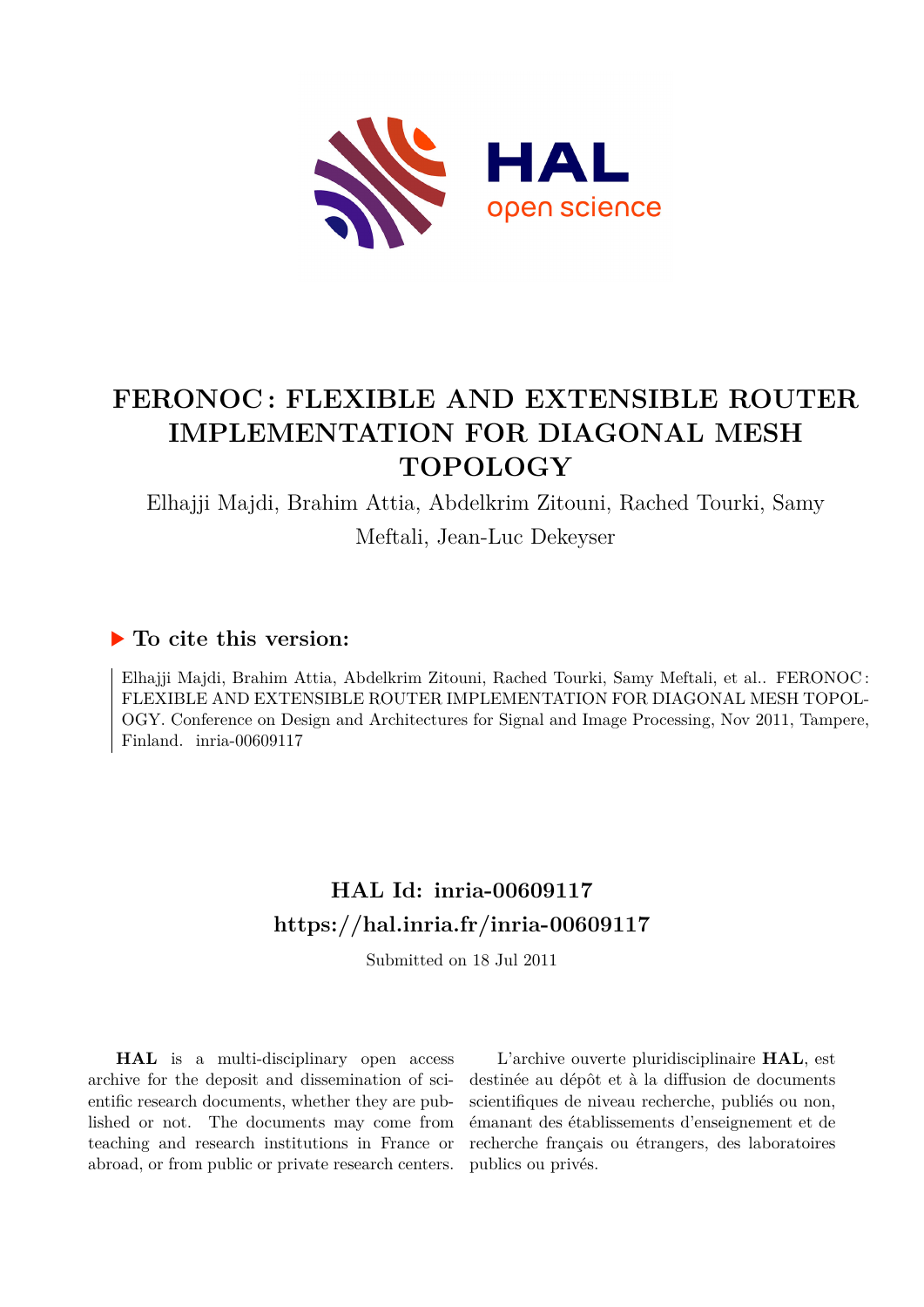# FERONOC:FLEXIBLE AND EXTENSIBLE ROUTER IMPLEMENTATION FOR DIAGONAL MESH TOPOLOGY

*Majdi Elhajji,Brahim Attia,Abdelkrim Zitouni,Rached Tourki*

UNIV. Monastir Laboratory of Electronics and Micro-Electronics Monastir 5019, Tunisia

*Samy Meftali, Jean-luc Dekeyser*

Univ. Lille 1 LIFL,CNRS, UMR 8022, INRIA Villeneuve d'Ascq 59650, France

## ABSTRACT

Networks on Chip (NoCs) can improve a set of performances criteria, in complex SoCs, such as scalability, flexibility and adaptability. However, performances of a NoC are closely related to its topology. The diameter and average distance represent an important factor in term of performances and implementation. The proposed diagonal mesh topology is designed to offer a good tradeoff between hardware cost and theoretical quality of service (QoS). It can contain a large number of nodes without changing the maximum diameter which is equal to 2. In this paper, we present a new router architecture called FeRoNoC (Flexible, extensible Router NoC) and its Register Transfer Level (RTL) hardware implementation for the diagonal mesh topology. The architecture of our NoC is based on a flexible and extensible router which consists of a packet switching technique and deterministic routing algorithm. Effectiveness and performances of the proposed topology have been shown using a virtex5 FPGA implementation. A comparative performances study of the proposed NoC architecture with others topology is performed.

*Index Terms*— SoC, NoC, RTL , FeRoNoC.

### 1. INTRODUCTION

Modern applications of specific SoCs in signal audio and video processing require the increase of computation capabilities. Thus, Intellectual properties (IPs) have been more and more integrated which makes communication very complex in these systems. Consequently, according to a set of works in state of the art [1, 2, 3, 4, 5] interconnection architecture based on shared busses shows its limits for the communication requirements of future SoC. In this context NoCs appear as a best solution to provide communication in the Chip. Due to the following characteristics; reliability, scalability of bandwidth and energy efficiency NoCs are emerging to replace busses.

However many applications, especially video encoder like H.264, have some performances requirements. Thus, a major goal in the SoC design is therefore,to ensure performances and QoS required by the application using the minimum available resource.

NoCs seems to be today the most appropriate communication solution for integrating many cores in a system and guaranteed QoS for applications. Indeed, the implementation of high NoC performances has become one of the most important challenges of designers. NoC is generally composed of three basic components: network interfaces (NIs), routers and links. Router which is an element of the NoC topology, implements routing function, switching technique and the flow control algorithms.Topology of NoC defines the connectivity or the routing possibilities between nodes, thus having a fundamental impact on the network performance as well as the switch structure (number of ports and port width). The tradeoff between generality and customization becomes then an important issue when choosing a network topology.

Another major factor that has an important impact on the NoC is the performance of router. The router is characterized by its degree, frequency, power consumption and latency. The degree of a router determines the number of its neighbors. Obviously, designing a router with a higher degree leads to the difficulties of VLSI (Very Large Scale Integration) implementation that can affects the performance of the SoC in term of used resources.

The motivation of this work has been addressing the demand for optimized infrastructure communication by proposing an optimal topology that provides a good performances. In the proposed diagonal mesh topology an even number of routers are connected by a links to the neighboring routers in clock wise and counter clock wise direction plus a central connection. The key characteristics of this topology include good network diameter that equal to 2, vertex symmetry, deterministic routing, generic number of routers and low degree for peripheral routers that equal to 3. High router degree reduces the critical path length but increases complexity.

This paper is organized as follows: Next section presents some related works. Section three presents the architectures and the routing algorithm of FeRoNoC. In section four, simulation and Implementation results for router on FPGA are presented and then some comparison and discussions takes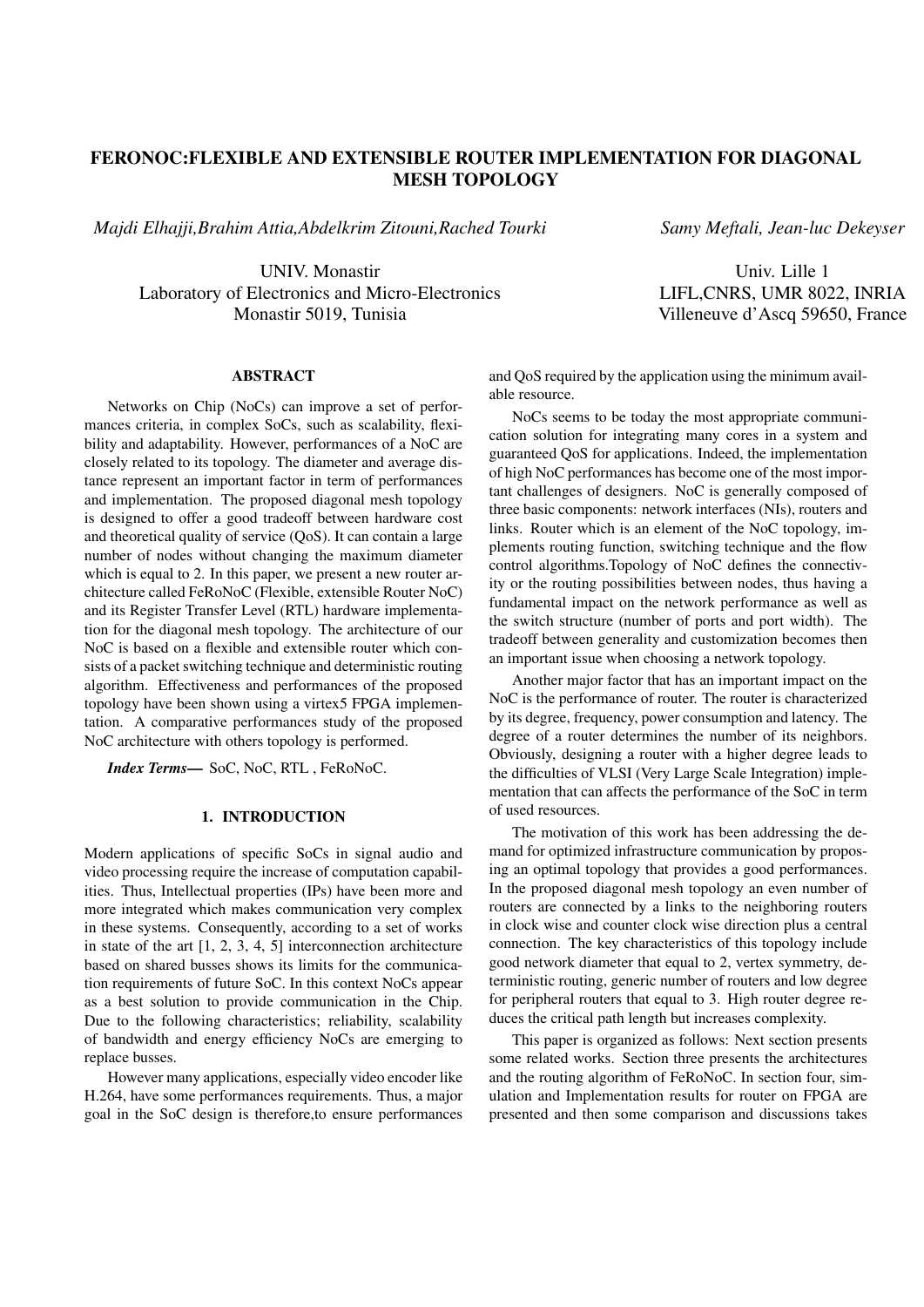place in section five. Finally we conclude the work.

#### 2. RELATED WORKS

There are many works which offer new architectures of NoC like STNoC [6] and GeNoC[7]. These NoCs are based on flexible and evolutionary packets. Moreover, they are based on the Spidergon and the Octagon topologies respectively and they have low costs of silicon implementation for the router and network interface. On the other side, most of the NoC use 2DMesh topologies [8, 9, 10, 11]. In [8] SoCIN is presented, which is extensible based on XY routing. The basic router called RASoC(Router architecture for SoC) have a configurable FIFO. A SoC(adaptive system on chip)[9] is a scalable architecture, flexible and modular communication between routers. The AEtheral NoC[10] is based on the ATM network and adopts a fixed size packet technique which is oriented to a real time application. The disadvantage of this NoC is the fact that reception of the packets is not guaranteed when flits take different paths. HERMES [12] is a 2D-Mesh NoC topology satisfies the requirement of implementing a low area and low latency communication for system on chip modules. Deterministic routing and Wormhole switching [13] are the dominant approach for NoCs researches.Deterministic routing algorithms are usually used because they require a low cost in term of logic compared to the adaptive algorithms. In Wormhole technique a packet is divided into flits, it implements the functionality with lower buffer requirement[14].Thus, it is an interesting solution compared to packet-based circuit switching and virtual cutthrough.Others switch technique like packet switching and virtual cut-through switching require enough buffers for saving a whole packet at each intermediate router. In [15] authors have compared different NoC architectures. Based on different point of views including performances such as latency, area and power consumption. In another work, Bononi and Concer[16] compared ring, mesh and Spidergon topologies. Their paper showed that the spidergon topology outperforms the mesh and the ring topologies.

## 3. ROUTER ARCHITECTURE

The proposed Mesh diagonal topology generalizes and improves performance of the well known STOctagon network processor topology by a simple bidirectional ring with a central router. This network is constituted by (N+1) routers including a central element which is connected with all peripheral routers via links. Each peripheral router provides four input/output ports enable to connect left/right neighbors (routers), central router and the local IP. The central router contains N ports for the connection of each peripheral router and additional one permitting the connection with its local IP as is shown in figure 1:



Fig. 1. The NoC topology.

The communication packet used in our NoC is composed by three basic messages called flits which consist of:

- Header: composed by one bit (BOP)indicating the beginning of a packet,
- *•* Body: contain the data to be transmitted on 32 bits,
- *•* Tail: one bit indicating the end of a packet (EOP).

Both of the two kinds of routers composing the diagonal mesh topology use packet switching technique and Wormhole flow control mechanism.In packet switching, packets are transmitted without any need for connection establishment procedure.It requires the use of a switching mode, which defines how packets move through the switches.The described router has a controlled logic and bidirectional ports. Each port has an input buffer for temporary storage of information and a local port enabling communication between router and its local IP core. This module contains a set of components that are described below. Figue 2 shows a general block diagram for the router.

In the diagonal mesh, topology is presented in this work, each switch has a different number of ports, depending on its peripheral position or central router.

#### 3.1. Peripheral Routers

In our NoC, we used a synchronous router with four input/output ports (local, clockwise, counter clockwise and across). Each port is connected to a bi-directional exchange bus. Each switch has a unique address and the switching technique used is packet switching. The data flowing through the network is a Wormhole routing. We made this choice to reduced number of buffers required per node and the simplicity of the communication mechanism. The diagonal mesh topology uses credit based flow control strategies. This later presents interesting advantages over handshake. In creditbased protocol, when the receiver is free, the transmitter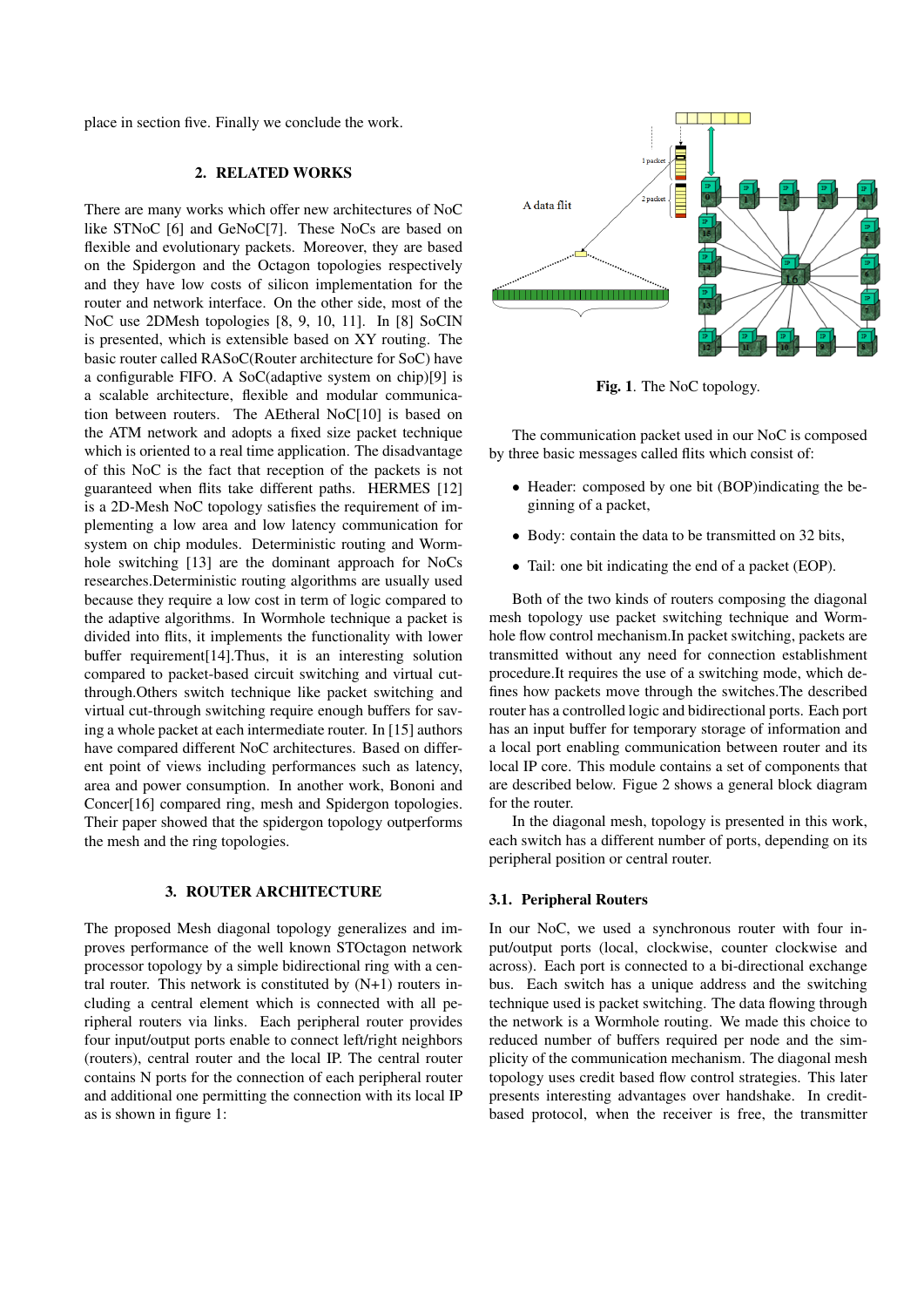

Fig. 2. The router architecture.

sends a new data at each cycle of the clock and the receiver indicates its availability by a signal named credit. The peripheral router is composed by a bidirectional ports numbered starting from zero. They connect the router with its local IP and these neighboring bidirectional ports. The connection is defined as follows:

- 1. The first port is connected to neighbor in the clockwise direction.
- 2. the second port connected to the central router.
- 3. the third port connected to neighbor in counter clockwise.

The internal architecture of the peripheral router is composed by several components, such as input/output controller ), routing function and switch allocator. We use in each input port of our router an input component. This latter is divided into three components named FIFO, input controller and output controller. The main function of the input controller (IC) is to create an interface between output controller (OC) of the source router and IC of the current router. The IC is activated when the current router receives the beginning of packets (BOP). Thus, it allows the reception of packet flits from the output ports of the adjacent routers, storage in the FIFO buffer and the management of the flow control (credit based) between adjacent routers. The IC can accept a new packet when the previous one is not entirely switched. This part of the router allows the reception of packets sent by the neighboring OC and writes them in the FIFO. The block diagram of this component is shown in figure 3. This figure describes signals and recommended hardware implementation for the router. The physical data bus width is 32 bits. The IC in the figure is composed by the following signals: (1) BOP control signal indicating the beginning of received packet, (2) EOP:

indicating the end of packet;(3) REQ: control signal indicating data availability, (4) *creditout*: control signal indicating that FIFO is not full; (5) data: indicating data to be received;  $(6) data<sub>in</sub>$ : data to be written in the FIFO,  $(7)$  write: control signal indicating the writing in the FIFO. Thus as explained above, the IC aims to establish a connection between entities of initiator and destination routers.



Fig. 3. The Input module.

To complete the description of input block, an explanation of the functionality of the output controller (OC) is mandatory in order to finish the construction of the input block of peripheral router.

The output controller (OC) is the last block of the peripheral router. Their main roles consist in communicating with the IC, reading data, storing data in the FIFO and sending them after getting the control signal credit. When the output port, indicated by the routing function, is allocated in the output controller, the OC starts sending packet. This component is composed by control and data signals. The functional description of these signals is similar to that of the IC. Signal Grant indicates that the OC must send the packet to the corresponding output port. The association of an input and output controller constitutes the input module of the peripheral router. The FeRoNoC input module is described in VHDL and validated by a functional simulation. Its behavior can be summarized by the following steps:

- 1. When BOP=1, sending flits begins.
- 2. EOP=1, when the last flit is received.
- 3. Req=1 Sending.
- 4. Credit=1, the OC reads the data.
- 5. Full=1 the IC saves data in the FIFO.

#### 3.2. Routing function and arbitration

A routing function defines the path followed by each message or packet through the NoC. It describes also how data are forwarded from sender to receiver by interpreting the destination address field of the header flit. The choice of a routing algorithm depends on several metrics like power,logic and routing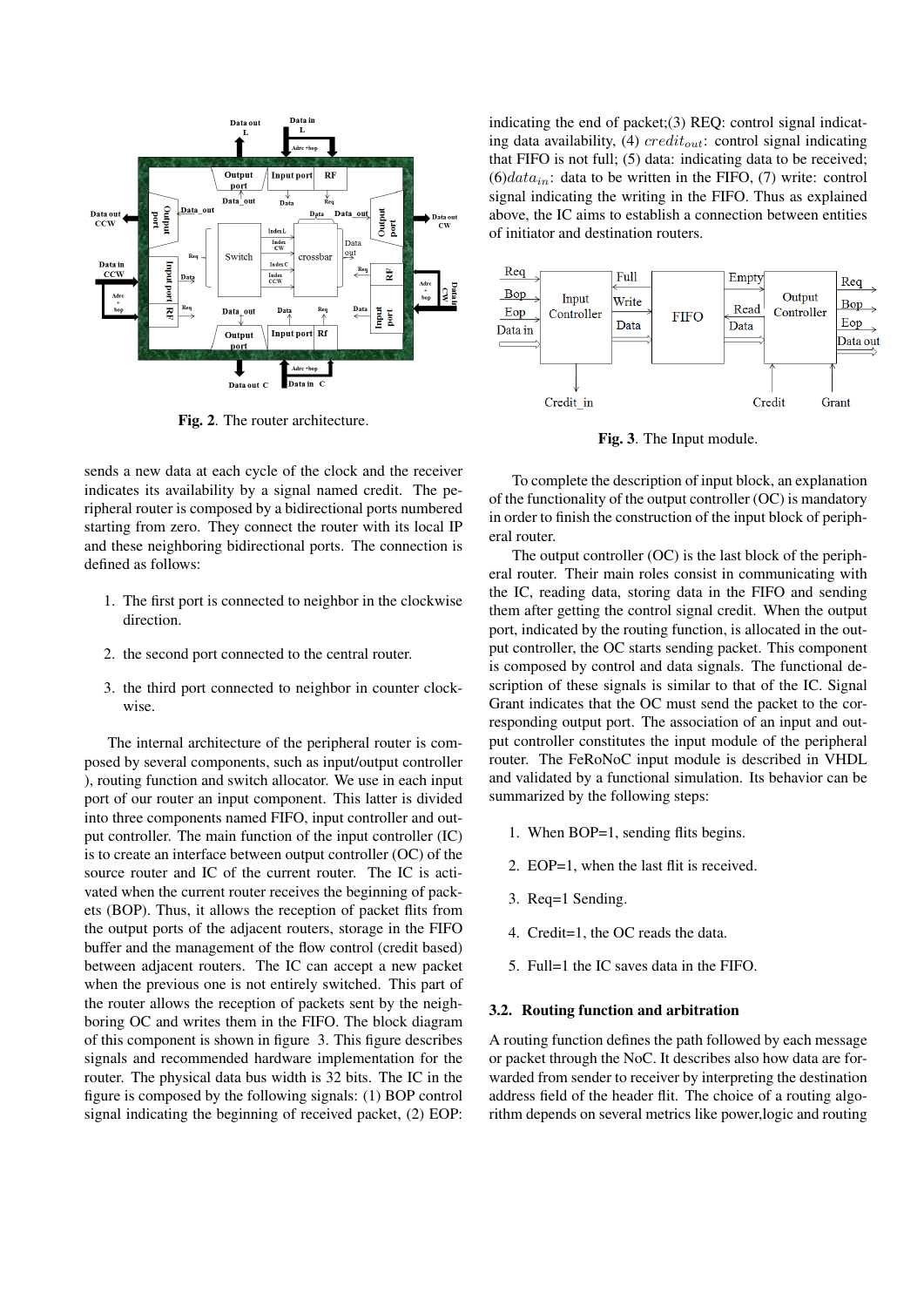table,increasing performance and maximizing traffic utilization of the network. In the FeRoNoC router there are two modules implementing the control logic which are routing and arbitration. The routing module is presented in figure 4.



Fig. 4. Routing module.

In our case, routing is deterministic and the communication between ports is not usually established. Indeed the local port can communicate with all ports. The central router has a direct connection with all the routers of the NoC. The routing function extracts the destination address of the packet, calculates the path to follow and generates a *req<sup>p</sup>* signal, where p indicates the number of destination of ports as represented in figure 4.

In our design, each input port of peripheral routers has its specific routing function. The routing algorithm is distributed inside the router as described in the following steps: The routing function of the local port can request three other output ports clock wise, Counter clock wise and across. To provide a correct message transfer, the following algorithm describes how to calculate the direction of packet.

1:  $numberof jump = (@dest - @curr)mod(N + 1)$ 

- 2: if number of jump=0 then
- 3: local port direction
- 4: else if number of jump= 1 v 2 then
- 5: clockwise direction
- 6: else if number of jump =14 v 15 then
- 7: counter clockwise direction
- 8: else
- 9: central router
- 10: end if

In the other side the clockwise port can request only two output ports Counter clockwise and local, thus the algorithm can be described as follow:

1:  $numberof jump = (@dest - @curr)mod(N + 1)$ 

- 2: if number of jump=0 then
- 3: local port direction
- 4: **else if** number of jump =14 v 15 **then**

5: counter clockwise direction

#### 6: end if

The routing function of the counter clockwise port can request only two ports (clock wise and local).

1: 
$$
numberofjump = (@dest - Qcurr)mod(N + 1)
$$

- 2: if number of jump=0 then
- 3: Local port direction
- 4: **else if** number of jump=  $1 \text{ v } 2$  **then**
- 5: Clockwise direction

```
6: end if
```
Finally, routing function of across port can request only the local port.

- 1:  $numberof\,iump = (\mathbb{Q}dest \mathbb{Q}curr)mod(N + 1)$
- 2: if number of jump=0 then
- 3: Local port direction
- 4: end if

The EOP control signal allows the activation of the arbitration. When it is equal to 1 the arbitration is executed. Indeed the output port is allocated to an input port, thus the correct transfer is provided. The routing function sends control signal to the Switch Allocator of the suitable router. The hardware description of the Switch Allocator is presented in Figure 5.



Fig. 5. Switch Allocator.

This module contains four arbitration components that decide the connection between input port and the output port. Its behavior is described by the following algorithm:

- 1: if  $R_0$  allocate the output port then
- 2: priority will be  $R_1 > R_2 > R_0$
- 3: **else if**  $R_1$  allocate the output port **then**
- 4: priority will be  $R_2 > R_0 > R_1$
- 5: **else if**  $R_2$  allocate the output port **then**
- 6: priority will be  $R_0 > R_1 > R_2$

```
7: end if
```
As is shown in figure 5 the switch allocator has many control signals such as Req, grant and index. The index signal in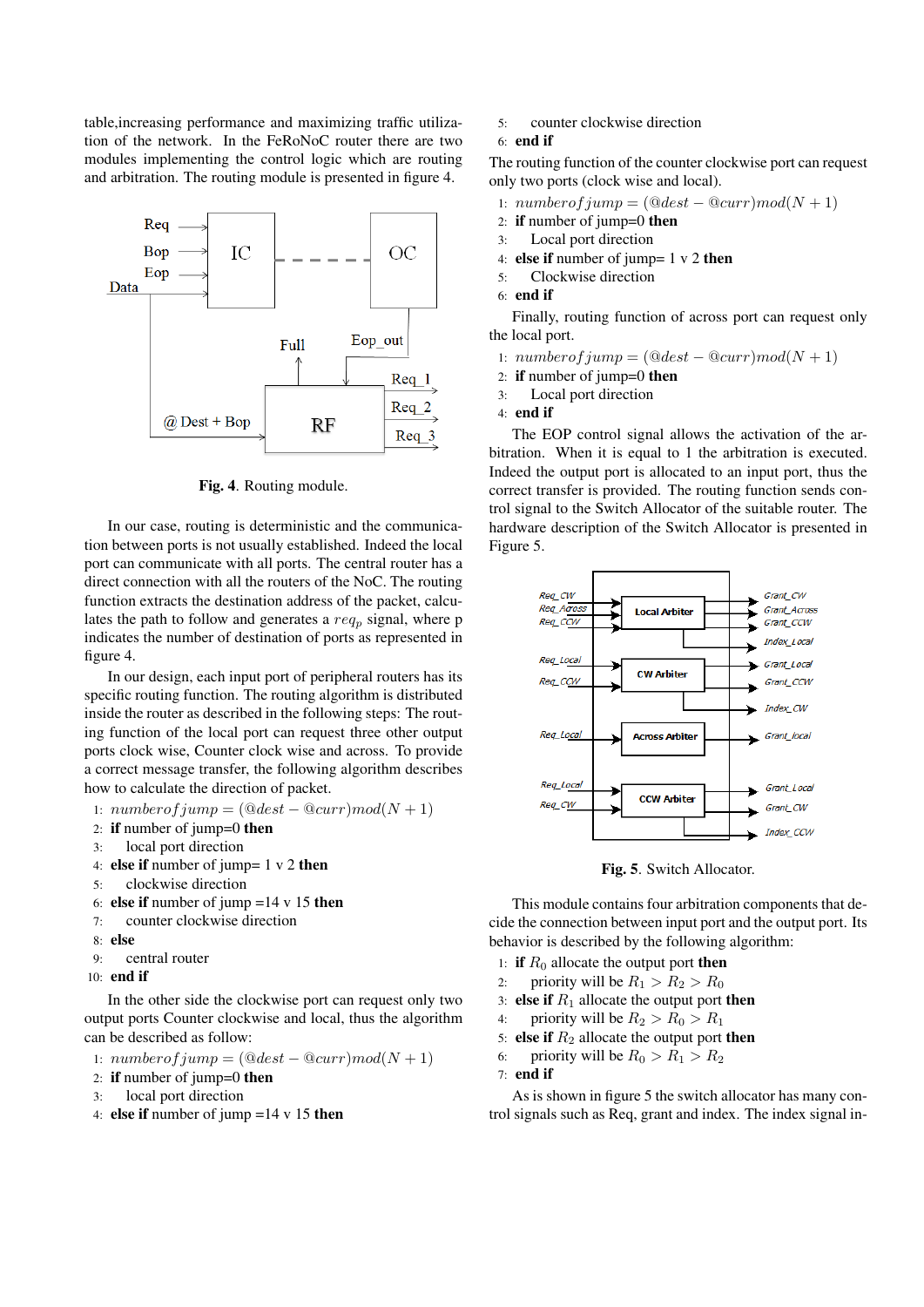dicates the number of local input port, grant signal: indicates that the request is achieved. Indeed this information can activate the Crossbar element. The crossbar is a physical switch connecting the inputs to the outputs. It can be represented as a module with N inputs and N outputs. The switching in the crossbar can be achieved via multiplexers. The selection bit of each MUX could be generated by the index signal. Generally the transfer of the packet is performed in many steps. Firstly the state of the FIFO must be sent, secondly, the input controller starts data storage in the FIFO. Then, the routing function sends request signal to allocate the output port and finally follows the arbitration technique. Figure 6 presents a mapped architecture of the routing function and the switch allocator.



Fig. 6. Interaction between routing function and Switch allocator.

The interaction between modules was described in VHDL and validated by functional simulation as is presented in Figure 7:

The simulation steps are described as:

- 1. The second port will send to local port.
- 2. the BOP=1, REQ=1 the IC module starts storage of data.
- 3. At the same clock the routing function receives the BOP signal and the destination address then specify the suitable output port.

#### 3.3. Central router

The main objective of this router is to minimize the traffic and the load imposed on the peripheral router. Moreover, it allows the routing of data in the network to their destination with a number of required jumps equal to two. The importance of this router appears when the SoC contains a set of IP core. Hardware architecture of this router is the same as the peripheral routers. The only difference appears in the number of input/output port. Figure 8 shows the block diagram of this router.

Each input port of the central router has its specific routing function. The routing algorithm is distributed inside the



Fig. 8. Block diagram of the central router.

router. The routing function (RF)of the local port can request all other output ports of the central router. RF of the port numbered i can request only output ports from 0 to i - 3 or output ports from i + 3 to N and also the local port of central router.

### 4. SYNTHESIS AND SIMULATION RESULTS

This section presents some simulation and synthesis results. It also explains how to find a compromise between latency and diameter. The router in the FeRoNoC was validated by functional simulation and by the synthesis results. We started by a VHDL simulation, in figure 9 a packet transmission in router is illustrated. The local port sends data to the second port after having sent the flits and the request. The simulation shows some of internal signals defining interconnection.

The target address is the peripheral router number 8. This later is located far from the source, thus the packet crosses the central router. The simulation scenario can be explained as follow:

- 1. Peripheral Router sends the first flit of the packet (address of the target switch) to the data out signal at it's across port and asserts the req and bop signals in this port.
- 2. Central Router detects the req signal asserted in its port number 0 and gets the flit in the data in signal. It takes 2 clock cycles to route this packet. Next flits are routed with 1-clock cycle latency.
- 3. Central Router puts the flit in data out signal and asserts the req and Bop signals of its output port number height. It takes 2 clock cycles to route this packet.
- 4. Router 8 detects asserted req signal of it's across port. The first flit of the packet is routed to the local port of the router 8 and the source to target connection is now established.
- 5. The remaining flits contain the payload of packet.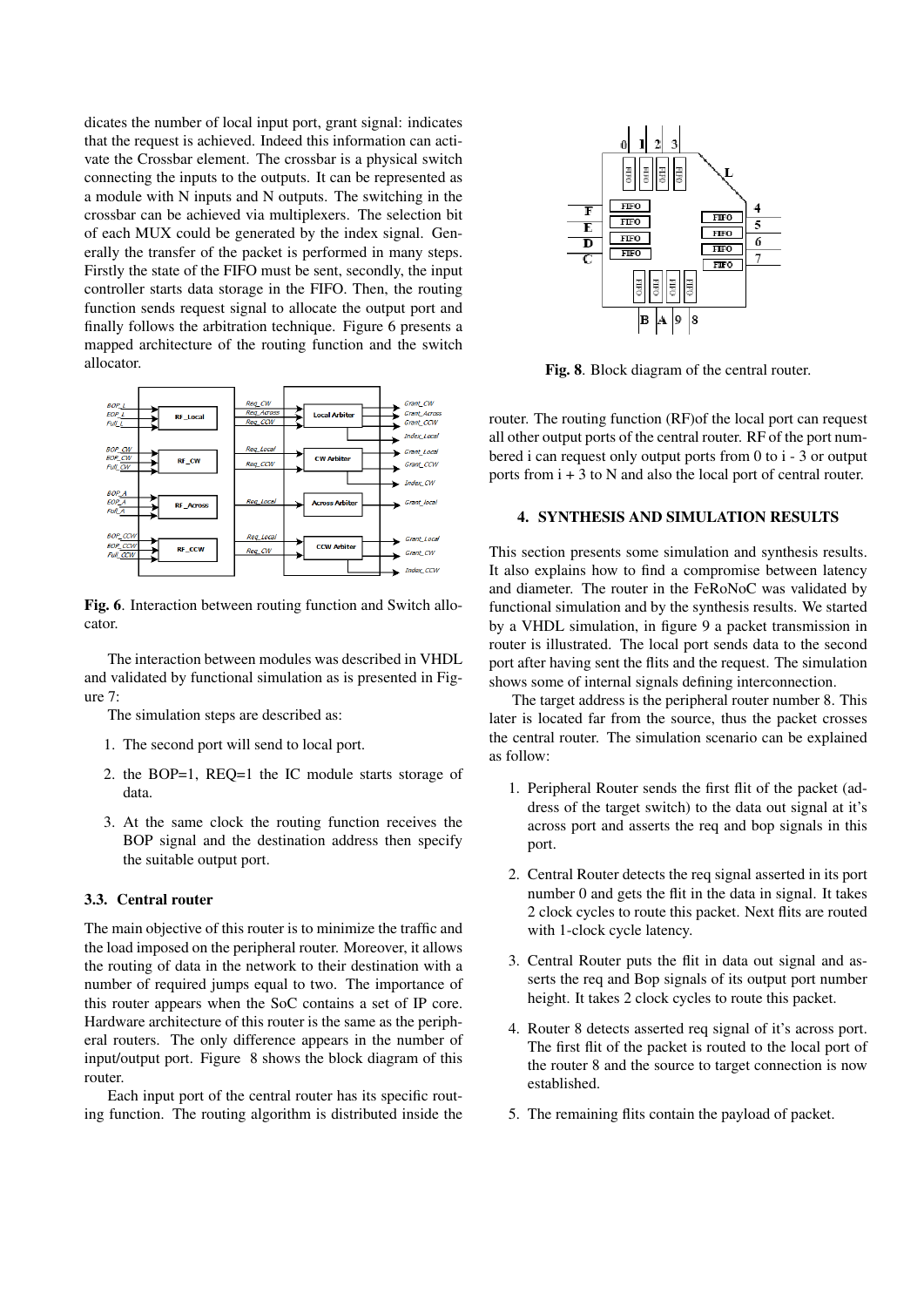| $\Rightarrow$ CLK                           |            |    |                 |       |     |     |              |     |    |    |    |  |
|---------------------------------------------|------------|----|-----------------|-------|-----|-----|--------------|-----|----|----|----|--|
| input of Local port                         |            |    |                 |       |     |     |              |     |    |    |    |  |
| req in Local                                |            |    |                 |       |     |     |              |     |    |    |    |  |
| credit out Local                            |            |    |                 |       |     |     |              |     |    |    |    |  |
| bop in Local                                |            |    |                 |       |     |     |              |     |    |    |    |  |
| cop in Local                                |            |    |                 |       |     |     |              |     |    |    |    |  |
| and data in Local                           | $\sqrt{N}$ | v. | $\mathbf{r}$    | Y.    | Ye. | Ya. | $\mathbf{v}$ | Yж  | Ye |    |    |  |
| routing function of Local port              |            |    |                 |       |     |     |              |     |    |    |    |  |
| bop.                                        | ٠          |    |                 |       |     |     |              |     |    |    |    |  |
| cop_from output controller Local            |            |    |                 |       |     |     |              |     |    |    |    |  |
| req. CW                                     |            |    |                 |       |     |     |              |     |    |    |    |  |
| req Across                                  |            | ۰  |                 |       |     |     |              |     |    |    |    |  |
| $\rightarrow$ req. CCW                      |            |    |                 |       |     |     |              |     |    |    |    |  |
| arbiter cross of SA                         |            |    |                 |       |     |     |              |     |    |    |    |  |
| req_across_from_Local Pot                   |            |    |                 |       |     |     |              |     |    |    |    |  |
| index_mux_of_across_port                    |            |    | ×               |       |     |     |              |     |    |    |    |  |
| grant of arbiter across to Local port       |            |    |                 |       |     |     |              |     |    |    |    |  |
| input mux scross -                          |            |    |                 |       |     |     |              |     |    |    |    |  |
| index                                       |            |    |                 |       |     |     |              |     |    |    |    |  |
| $req_1$                                     |            |    |                 |       |     |     |              |     |    |    |    |  |
| $bop_1$                                     |            |    | a.              |       |     |     |              |     |    |    |    |  |
| $eop_1$                                     |            |    |                 |       |     |     |              |     |    |    |    |  |
| data 1<br><b>Service</b>                    |            |    | GS <sup>-</sup> | YN.   | ۳v  |     |              |     |    |    |    |  |
| output_mux_across and output_of_across_port |            |    |                 |       |     |     |              |     |    |    |    |  |
| req.out.Across                              |            |    |                 |       |     |     |              |     |    |    |    |  |
| bop_out_Aeross                              |            |    |                 |       |     |     |              |     |    |    |    |  |
| eop_out_Across                              |            |    |                 |       |     |     |              |     |    |    |    |  |
| data_out_Across<br>$+1$ $-2$                |            |    | G <sub>2</sub>  | $Y_2$ | Y.  | Y.  | Ye.          | Ye. | v. | Yм | Y. |  |
|                                             |            |    |                 |       |     |     |              |     |    |    |    |  |

Fig. 7. Simulation of the router.

| Pesseau new th/dut/routeur0/clk        | $\sim$ |       |           |       |         |           |                  |         |           |           |      |            |            |       |            |      |  |
|----------------------------------------|--------|-------|-----------|-------|---------|-----------|------------------|---------|-----------|-----------|------|------------|------------|-------|------------|------|--|
| nerinheral couter 0 =                  |        |       |           |       |         |           |                  |         |           |           |      |            |            |       |            |      |  |
| req in Local                           |        |       |           |       |         |           |                  |         |           |           |      |            |            |       |            |      |  |
| bop in Local                           |        | п     |           |       |         |           |                  |         |           |           |      |            |            |       |            |      |  |
| sop_in_Local                           |        |       |           |       |         |           |                  |         |           |           |      |            |            |       |            |      |  |
| credit out Local                       |        |       |           |       |         |           |                  |         |           |           |      |            |            |       |            |      |  |
| data in Local                          |        | $-68$ | <b>YH</b> | YN.   | $Y - 1$ | TA.       | <b>Telesting</b> | Y7.     | <b>YR</b> | $10 -$    |      |            |            |       |            |      |  |
| req_out_across                         |        |       |           |       |         |           |                  |         |           |           |      |            |            |       |            |      |  |
| here may avenue                        |        |       |           |       |         |           |                  |         |           |           |      |            |            |       |            |      |  |
| cop_out_across                         |        |       |           |       |         |           |                  |         |           |           |      |            |            |       |            |      |  |
| credit in account                      |        |       |           |       |         |           |                  |         |           |           |      |            |            |       |            |      |  |
| data out across                        |        |       |           | $-66$ | $Y_2$   | Y.        | <b>Yat</b>       | $X = 1$ | Ye        | $Y =$     | Yu   | Yu.        |            |       |            |      |  |
| construct contrary                     |        |       |           |       |         |           |                  |         |           |           |      |            |            |       |            |      |  |
| $\blacktriangleright$ req. in $\theta$ |        |       |           |       |         |           |                  |         |           |           |      |            |            |       |            |      |  |
| bop in 0                               |        |       |           | 2     |         |           |                  |         |           |           |      |            |            |       |            |      |  |
| nop_in_0                               |        |       |           |       |         |           |                  |         |           |           |      |            |            |       |            |      |  |
| credit out 0                           |        |       |           |       |         |           |                  |         |           |           |      |            |            |       |            |      |  |
| data_in_0                              |        |       |           | $-68$ |         | Y.A.      |                  | Ye.     | Ye.       | Y7.       | YH   | You        |            |       |            |      |  |
| req. out 8                             |        |       |           |       |         |           |                  |         |           |           |      |            |            |       |            |      |  |
| <b>Beings Street, St.</b>              |        |       |           |       |         | Tа        |                  |         |           |           |      |            |            |       |            |      |  |
| cop out 5                              |        |       |           |       |         |           |                  |         |           |           |      |            |            |       |            |      |  |
| consider to B                          |        |       |           |       |         |           |                  |         |           |           |      |            |            |       |            |      |  |
| data out 0                             |        |       |           |       |         | $-68$     |                  | Y.s.    | Y4.       | Ye.       | Ye   | Y7.        | <b>Yes</b> | Yu.   |            |      |  |
| peripheen1 router 8                    |        |       |           |       |         |           |                  |         |           |           |      |            |            |       |            |      |  |
| year in across                         |        |       |           |       |         |           |                  |         |           |           |      |            |            |       |            |      |  |
| bop_in_seross                          |        |       |           |       |         | ×.        |                  |         |           |           |      |            |            |       |            |      |  |
| cop in seross                          |        |       |           |       |         |           |                  |         |           |           |      |            |            |       |            |      |  |
| credit out across                      |        |       |           |       |         |           |                  |         |           |           |      |            |            |       |            |      |  |
| data in account                        |        |       |           |       |         | $ \alpha$ |                  |         |           | 18.       | X6.  | - 27       | $-28$      | $19-$ |            |      |  |
| req. out Local                         |        |       |           |       |         |           |                  |         |           |           | 6    |            |            |       |            |      |  |
| <b>Boy not Look</b>                    |        |       |           |       |         |           |                  | $\sim$  |           |           |      |            |            |       |            |      |  |
| cop_out_Local                          |        |       |           |       |         |           |                  |         |           |           |      |            |            |       |            |      |  |
| credit in Local                        |        |       |           |       |         |           |                  |         |           |           |      |            |            |       |            |      |  |
| data out Local                         |        |       |           |       |         |           |                  | -68     |           | <b>Ya</b> | Yes. | <b>Yet</b> | Yes.       | Y7.   | <b>Yes</b> | Yes: |  |
|                                        |        |       |           |       |         |           |                  |         |           |           |      |            |            |       |            |      |  |

Fig. 9. Simulation of the proposed diagonal Mesh topology

6. After sending all flits, the connection is closed and the inputs and outputs reserved by this packet can be used by other packets.

However, the main objective of the central router is to improve latency in the NoC depending on the distance. In our case study the peripheral router 0 sends data to the peripheral router 8. The simulation shows that minimal latency to switch packet from source at target depends on the diameter of the network. Latency is given by:

$$
Latency = (\sum_{i=1}^{n} (R_i)) + P \times clock cycles \tag{1}
$$

where n is the number of routers in the communication path,  $R_i$  is the required time of the routing algorithm at each switch, P is the reference packet size and clock cycle presents a required time to send flits. Based on this equation, for our diagonal Mesh topology, the n=2 target and source routers are involved. In this paragraph some synthesis results are presented and a cost analysis of area and power consumption is realized. The router performance has been evaluated in terms of speed, latency and estimated peak performance. The FeRoNoC router was synthesized on Xlinx virtex 2pr xc2vp device using Xilinx ISE 9.1. The simulation was performed using modelSim 6.5 SE tool. The proposed router has been prototyped on 2 different FPGA technologies: Xilinx Virtex5 xc5vlx50-3ff676 and Xilinx virtex 2 pro. Table I presents our synthesis router results with Xilinx virtex 5 in which: area, operating frequency and power consumption results are shown. Table II presents implementation works targeting the same FPGA. The maximum running frequency is about 264 Mhz and the power consumption is 33mw.

Our approach provides performances in terms of latency, speed and area. The router design is highly modular and adaptable without the use of explicit handshake signal for communication between sub modules of the router. Other metrics evaluating our design is the peak performance which depends on the maximal clock frequency *Fmax*, the flit size (*flitsize*) and the time (T) in clock cycle for transmitting a flit.

$$
PM perport = (F_{max}/T) \times flit_{size}
$$
 (2)

The credit based control flow used by our router requires one clock cycle for transmitting one flit then  $T = 1$  and *flitsize* = 32*bits*

Table 1. Synthesis results

| FPGA/Perf.     | Virtex2             | Virtex5               |
|----------------|---------------------|-----------------------|
| Slice          | 5%                  | 4%                    |
| Flip Flop      | $3\%$               | 2%                    |
| Lut            | $2\%$               | $2\%$                 |
| Frequency(Mhz) | 218                 | 264                   |
| Power(mw)      | 97(200Mhz)          | 33(200Mhz)            |
| Peak.Perf.     | 6.9 Gbit/s per port | 8.44 Gbits/s per port |

#### 5. COMPARAISON AND DISCUSSION

The work on flexible and extensible network on chip is an emerging topic. There are many proposed topologies in the literature, as cited in previous section each topology designs offers a different set of tradeoffs in terms of metrics, such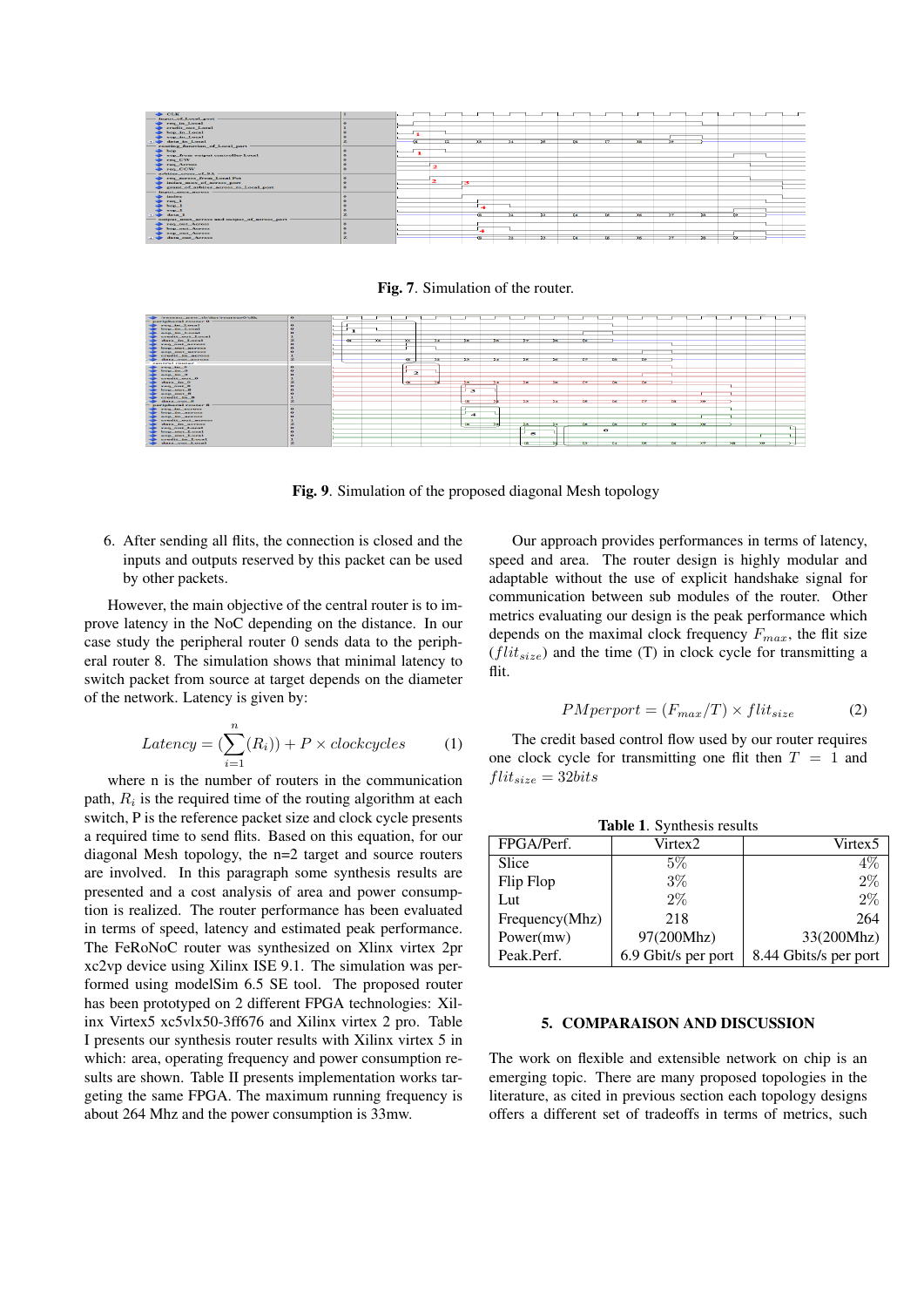as network degree, network extendibility notice in which a 2D mesh[17] topology provides very good theoretical metrics. Nevertheless, due to the increasing complexity of application, this topology cannot provide a good performance. On the other hand simple topology like ring provides a low cost in term of area but poor performance where the number of cores increases. The diameter and average distance represents an important factor in terms of performance and implementation. The proposed NoC is designed to deliver a good tradeoff between hardware cost and theoretical performance. Due to its higher connectivity our topology out performs ring, mesh and STspidergon in terms of diameter and average distance. In addition, our diagonal Mesh topology can contain a large number of nodes without changing the diameter. Indeed it can deliver a good latency for multimedia application like video encoder (H.264). Thus, it represents a solution for on chip communication in next SoC. The major inconvenience of the proposal appears in the required link. However, based on the evolution of semi conductor technology this problem can be solved.

On the other side, many works are presented in the literature to implement NoC. Authors in [18] describe a 2D meshes Network on chip implementation based on virtex4 and virtex2 FPGA. They describe an open source FPGA based NoC architecture with a high throughput and low latency. In this work, a generic bridge based on packet switching with Wormhole routing, was proposed. As is shown in table II, the data width of this implementation is about 36 bits and the maximum frequency is less that our frequency. This work provides a low cost area. In [19] authors present a packet switched NoC running on a virtex2. Moreover, they show an implementation of packet switched and time multiplexed FPGA overlay networks running at 166 Mhz. The aim of this work was to support designers in choosing between time multiplexing and packet switching. They use a 32 bits data width, as is shown in table II. Our implementation outperforms this work in term of area, latency and maximum frequency.

Table 2. Comparison with other works

| Perf./Works    | [18]   | [19]   | Our           |
|----------------|--------|--------|---------------|
| Data width     | 36bits | 32bits | 32bits        |
| Latency        |        |        |               |
| Slice          | 431    | 1464   | 989           |
| Frequency(Mhz) | 166    | 166    | 218           |
| Topology       | Mesh   | Mesh   | Diagonal Mesh |

#### 6. CONCLUSION

Network on chip presents a most adapted technology to perform communication in complex SoCs. In this work, we present a novel topology named diagonal mesh and related router called FeroNoC.It offers a low latency (2 clock cycles)

and high speed (264 Mhz) communication for on chip modules. This paper presents all the details of our NoC such as topology, routing algorithm, dynamic arbiter and router module.This architecture offers a variety of SoC communication services owing to its flexibility and adaptability.The physical parameters of the designed router consist on the width and the depth of the FIFO, the number of the input/output ports, the valence and the maximal diameter of the NoC. Compared with other NoC, the advantage of this architecture, resides in its capacity to handle a suitable cost/performance compromise in the field of NoC. This is due to its wide constant and low diameter, latency of the router, frequency and power consumption. The simulation and implementation of this architecture show its performances and effectiveness.

Our next objective is to prove the use of the diagonal mesh topology, mapped H.264 encoder will be investigated in a future work. Also the dynamic reconfiguration (in terms of number of nodes which depends on the number of IP of the application) will be studied. Adopting this technology, it is possible to obtain application specific NoCs. Moreover, we are going to design a low power SoC, based on the diagonal mesh topology and H.264 encoder, which includes dynamic reconfiguration.

#### 7. REFERENCES

- [1] K Shashi, J Axel, P.S. Juha, F Marteli, M Mikael, Johny, T Kari, and H Ahmed, "A network on chip architecture and design methodology," in *IEEE computer Society Annual Symposium*. IEEE, 2002, pp. 105–112.
- [2] M Mikael, N Erland, T Rikard, K Shashi, and J Axel, "The nostrum backbone communication protocol stack for networks on chip," in *VLSI Design*. IEEE, 2004, pp. 105–112.
- [3] B Luca and D.M Giovanni, "Powering networks on chips energy-efficient and reliable interconnect design for socs," in *ISSS'01*. ACM, 2002, pp. 105–112.
- [4] B Luca and D.M Giovanni, "Networks on chips: A new soc paradigm," *IEEE computer*, vol. 35, pp. 70–78, January 2002.
- [5] G Pierre and G Alain, "Ageneric architecture for onchip packet-switched interconections," in *DEsign, Automation and Test in Europe*. IEEE, 2000, pp. 250–256.
- [6] C Marcello, D.G Miltos, L Riccardo, M Giuseppe, and Pieramlisi Lorenzo, *Design of Cost-Efficient Interconnect Processing Units: Spidergon STNoC*, 2008.
- [7] J Schmaltz and D Borrione, "A generic network on chip model," Tech. Rep., TIMA Laboratory, Grenoble,France, 2009.